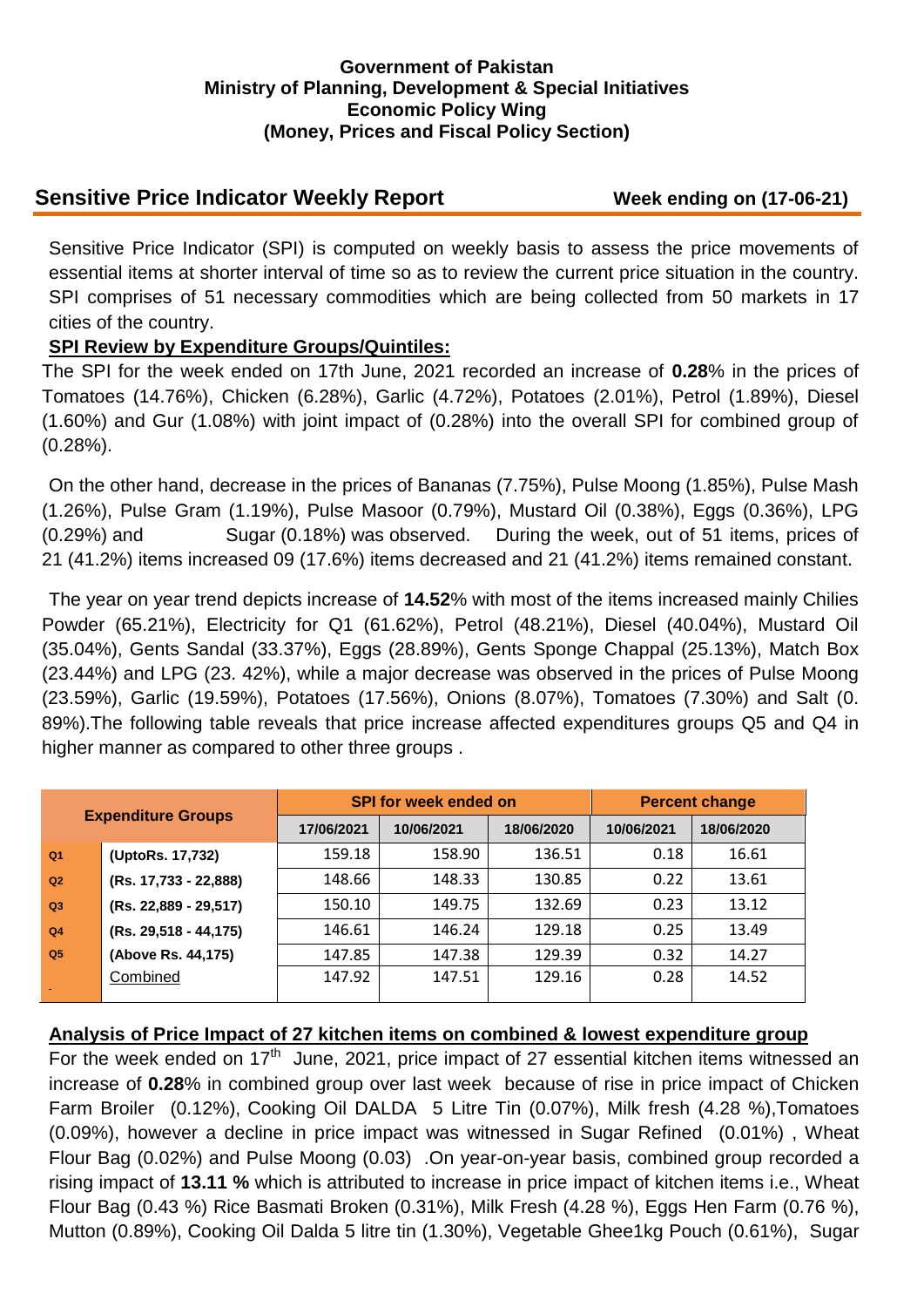```
(1.17 \%).
```
**In lowest income group Q1, an upward price impact of 0.25 % was recorded in 27 kitchen items over last week, on YOY basis Q1 witnessed an increasing price impact of 12.52 %. The graph given below shows that after the week ended on 20-05-21 the increasing price impact on Q1 eased.**



**Average Prices of Essential Kitchen Items in Different Cities for Week Ended On 17-06-21**

| Sr.<br><b>No</b> | <b>Units</b>                 | <b>Islamabad</b> | <b>Rawalpindi</b> | Lahore  | <b>Karachi</b> | Quetta  | <b>Peshawar</b> |
|------------------|------------------------------|------------------|-------------------|---------|----------------|---------|-----------------|
| 1                | Wheat Flour Bag 20kg         | 1158.31          | 1178.69           | 1070.00 | 1228.78        | 1244.99 | 1082.20         |
| 2                | Rice Basmati Broken          | 109.00           | 99.87             | 88.78   | 112.94         | 94.91   | 90.00           |
| 3                | Mutton (Average Quality) 1kg | 1304.09          | 1303.27           | 1204.37 | 1183.44        | 1149.27 | 993.32          |
| 4                | Chicken Farm Broiler(1kg)    | 213.25           | 214.77            | 189.00  | 204.07         | 214.96  | 211.00          |
| 5                | Milk fresh (Un-boiled)       | 129.51           | 124.45            | 96.07   | 128.43         | 120.00  | 126.48          |
| 6                | Eggs Hen 1dozen              | 155.24           | 154.16            | 153.00  | 155.27         | 164.95  | 150.00          |
| 7                | Cooking Oil 5 liter          | 1540.00          | 1540.00           | 1540.00 | 1600.00        | 1540.00 | 1540.00         |
| 8                | Pulse Moong 1kg              | 226.43           | 221.69            | 204.23  | 244.42         | 274.97  | 200.00          |
| 9                | Pulse Mash 1kg               | 266.59           | 270.56            | 280.89  | 253.78         | 289.97  | 256.66          |
| 10               | Pulse Gram 1kg               | 159.80           | 155.92            | 135.15  | 158.70         | 179.95  | 150.00          |
| 11               | Potatoes                     | 58.20            | 58.00             | 53.60   | 38.29          | 34.76   | 53.13           |
| 12               | Onions 1kg                   | 43.09            | 35.63             | 39.00   | 32.30          | 34.76   | 30.97           |
| 13               | Tomatoes 1kg                 | 42.29            | 37.72             | 31.75   | 47.25          | 44.81   | 29.40           |
| 14               | Sugar Refined 1kg            | 100.00           | 100.19            | 100.00  | 100.64         | 100.00  | 96.00           |
| 15               | Petrol Super Per Liter       | 111.20           | 111.22            | 111.33  | 111.22         | 111.22  | 111.20          |

## **CONCLUSION**

The Sensitive Price Indicator (SPI) based weekly inflation for the week under review, witnessed an increase of **0.28%** compared to last week, the increase resulted because of increase in average prices of essential commodities like. Tomatoes, Chicken, Garlic, Potatoes, Petrol, Diesel and Gur. The week under review compared to corresponding week of last year witnessed an increase of **14.52**% in prices of 51 essential items. Prices of 09 items declined, 21 items slightly increased and 21 items remained stable. prices of palm oil and soybean are on declining trend in the international market but its impact on the domestic market so far has not been observed. Moreover, in case of pulses, two third of the